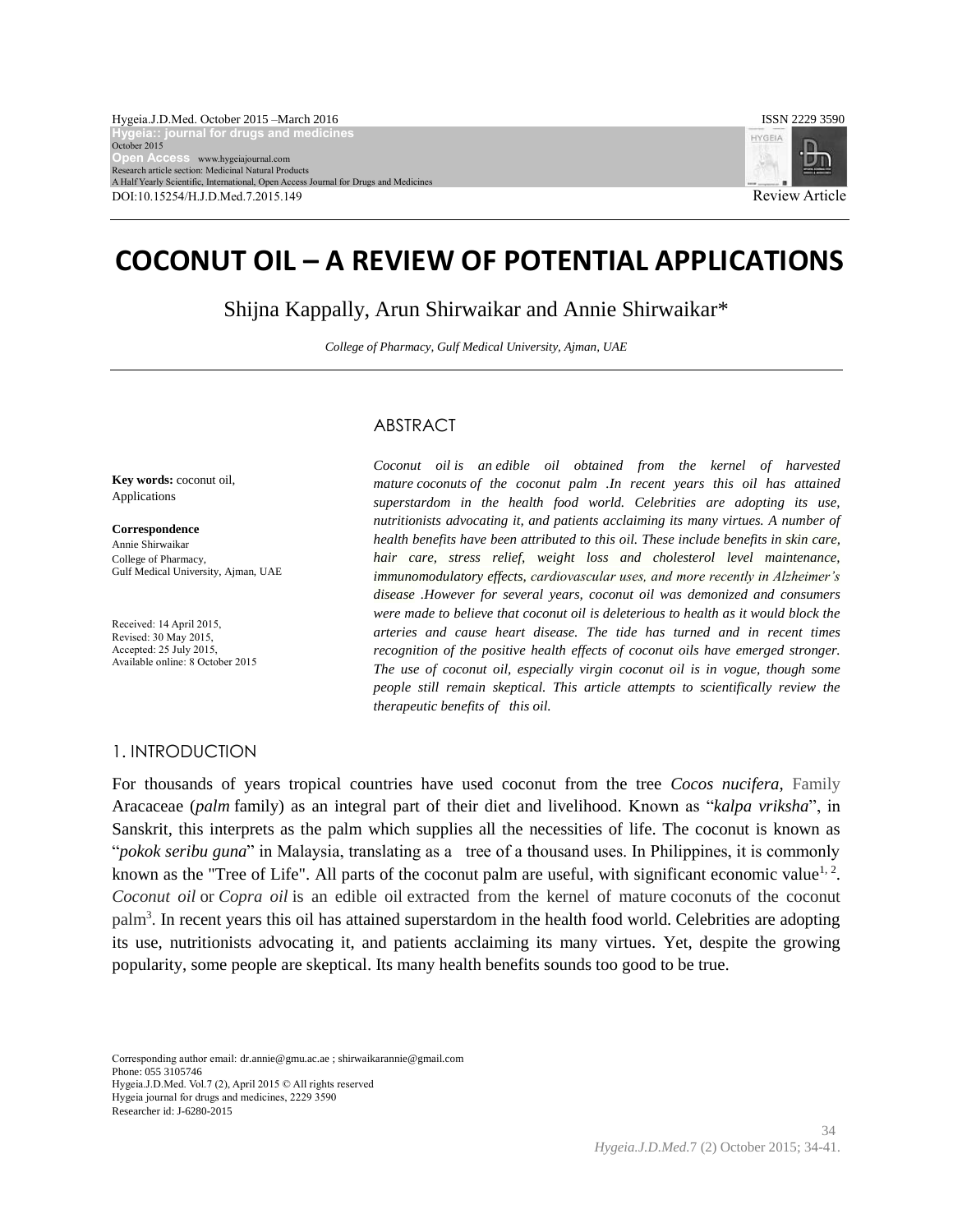Health care professionals and physicians have exhibited reluctance to use coconut oil as a health food. Saturated fats have been condemned for so many years, that they find it hard to change their opinions even when faced with evidence to the contrary. The newest high-value product, which is becoming a by-word in coconut producing countries is Virgin Coconut Oil (VCO). There is no industry standard definition for "virgin coconut oil" as there is in the olive oil industry for "virgin" and "extra virgin" olive oil. Natural or mechanical means are used to obtain the oil. Heat may or may not be used for extraction. The oil is not subject to chemical refining, bleaching or de-odorising so that the nature of the oil remains unaltered, and further processing is not required for human consumption<sup>4</sup>. VCO, the purest form of coconut oil is essentially colorless and free from rancidity. Unlike natural coconut oil, it is endowed with the natural antioxidant, Vitamin E which prevents the peroxidation reaction. The aroma of the fresh coconut can vary from mild to intense depending on the method employed for oil extraction. VCO differs from natural coconut oil in the process of extraction. While the latter is extracted by cold milling or cold compression of copra (another name for dried coconut kernels), the former is extracted from coconut milk obtained from fresh coconuts<sup>5</sup>. Further processes such as fermentation, and centrifugal separation, refrigeration, and enzyme action, enables the separation of the oil from water or moisture. In some cases, micro-expelling is used i.e. boiling the fresh coconut oil, followed by evaporating the water / moisture or by direct cold compression of fresh dried coconut meat<sup>6</sup>.

VCO mainly consists of medium chain triglycerides (MCT), which are resistant to peroxidation. They differ from animal fat which consists of long chain saturated fatty acids and is the one main risk factor for cardiac complication<sup>7</sup>. Medium chain fatty acids (MCFA) differ from long chain fatty acids in that they actually help to protect against heart disease. MCFA have been reported to lower the risk of both atherosclerosis and heart disease. MCFA is reported to be primarily responsible for the special and beneficial effects of VCO<sup>8</sup>. The best known dietary sources of MCFA are include coconut and palm kernel oils.

# **2. CHEMICAL PROPERTIES AND CHEMISTRY**

 In the 1920s and 1930s it was discovered that coconut oil differed from other fats and oils in that it was found to be composed predominantly medium chain triglycerides. The composition of Fatty acids in VCO as determined by Gas Liquid Chromatography include Saturated fats : Lauric acid (45% to 52%) , Myristic acid (16% to 21%), Palmitic acid (7% to 10%), Caprylic acid (5% to 10%), Capric acid ( 4% to 8%), Stearic acid (2% to 4%), Caproic acid (0.5% to 1%) and Palmitoleic acid ( in traces) and Unsaturated fats : Oleic acid (5% to 8%) , Linoleic acid (1% to 3%) and Linolenic acid (up to 0.2%). VCO is colourless, free of rancidity and has a specific fresh natural coconut aroma and the specifications which should meet by the Virgin Coconut Oil listed in the Table 1<sup>9</sup>.

# **3. THERAPEUTIC BENEFITS**

 Virgin coconut oil (VCO) has been consumed worldwide for various health-related reasons and some of its benefits have been scientifically evaluated.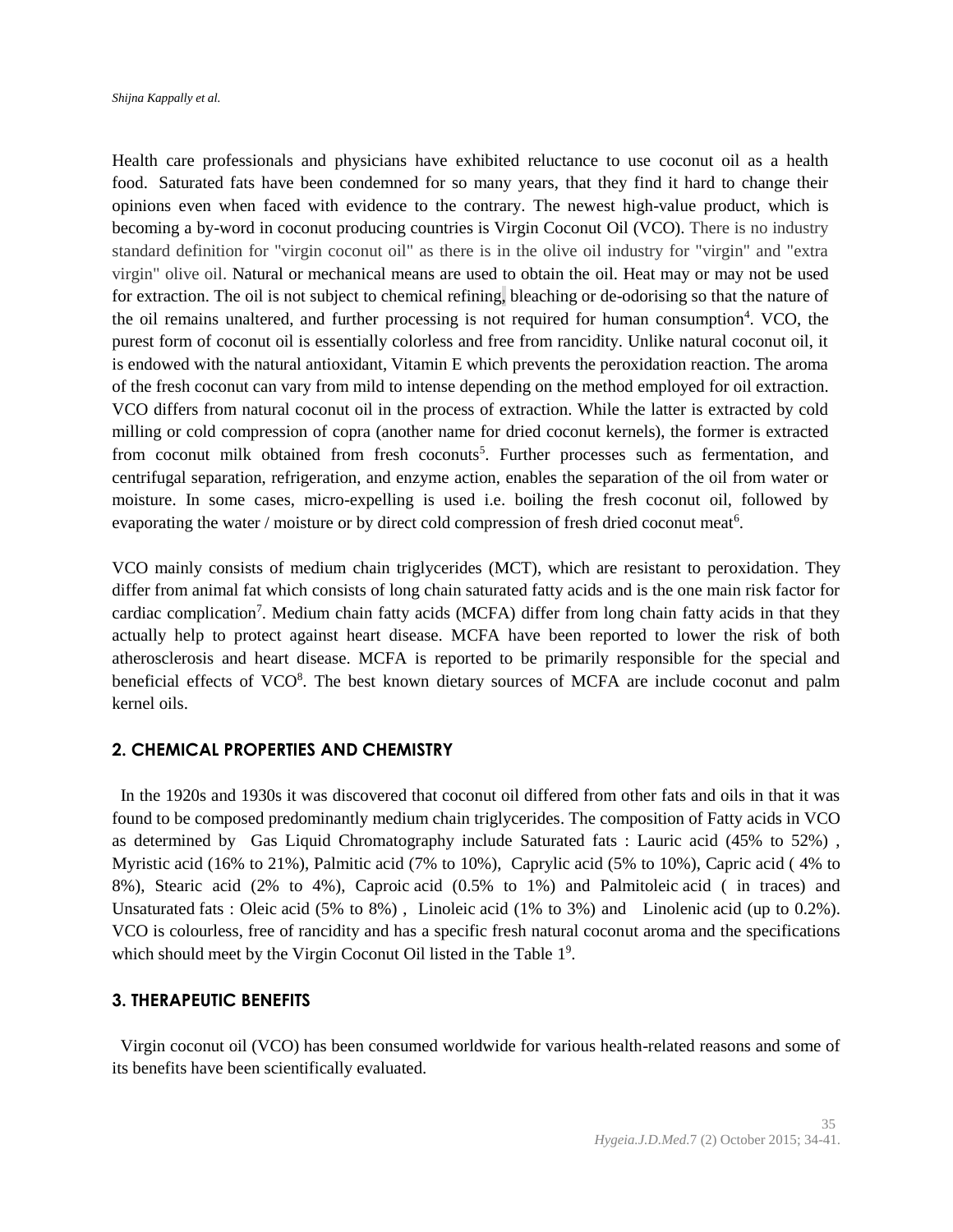| <i>Properties</i>                           | <i>Specifications</i> |
|---------------------------------------------|-----------------------|
| Moisture and volatile content               | $0.20\%$ max          |
| Free fatty acids (Expressed as lauric acid) | $0.20\%$ max          |
| Peroxide value                              | 3.0 meq/kg oil max    |
| Food additives                              | None permitted        |
| Matter volatile at $105^{\circ}$ C          | $0.20\%$ max          |
| Heavy metal                                 | $Mg/kg$ max           |
| Iron(Fe)                                    | 5.0                   |
| Copper(Cu)                                  | 0.40                  |
| LeaderPb)                                   | 0.10                  |
| Arsenic(As)                                 | 0.10                  |

Table.1: Specifications of Virgin Coconut Oil

#### *3.1. Antioxidant and Antistress Activity*

 A study carried out by Yeap SK *et al* evaluated the antistress and antioxidant effects of virgin coconut oil *in vivo.* VCO reduced lipid peroxidation and increase the activity of SOD in the serum of mice undergoing the forced swim test and the brains of mice subjected to chronic cold restraint<sup>10</sup>. VCO has been reported to be rich in polyphenols and these contribute to the increased antioxidant enzyme levels, which in turn reduces inflammation and lipid peroxidation in VCO-treated mice. Restoration of brain antioxidant levels hinders further neuronal damage thereby preventing subsequent monoamine depletion<sup>11</sup>. The potential of VCO to prevent exercise- and chronic cold restraint stress-induced damage and to restore the antioxidant balance was demonstrated and this was attributed to the polyphenols and medium-chain fatty acids present in VCO. In another study on the comparative effect of VCO with copra oil, olive oil and sunflower oil on endogenous antioxidant status and paraoxonase-1 activity in ameliorating the oxidative stress in rats, findings revealed that dietary VCO improved the antioxidant status as compared to the other three oil- fed groups, as was evident from increased catalase, superoxide dismutase, glutathione peroxidase and glutathione reductase activities in tissues $^{12}$ .

# *3.2. Hepatoprotective activity*

Several studies<sup>10, 11</sup> have reported the antioxidant activity of VCO. Oxidative stress induced by the generated free radicals plays a lead role in the development of hepatic toxicity<sup>13</sup>. A study was conducted on hepatoprotective activity of VCO on 2, 4-Dichlorophenoxyacetic acid (2, 4-D) induced liver damage in rats<sup>14</sup>. Rats treated with 2, 4-D showed a significant liver damage with increased serum transaminases and alkaline phosphatase enzymes activities, hepatic lipid peroxidation and liver free fatty acids. Serum total protein, albumin, hepatic superoxide dismutase and glutathione peroxidase enzymes activities were significantly reduced. Inflammation and necrosis were observed in liver sections of treated rats. VCO oil treated animals showed an improvement in hepatic antioxidant enzymes, serum transaminases activities and liver free fatty acids levels which was confirmed by histopathological examination, thereby establishing the hepato protective activity of VCO<sup>15</sup>.

# *3.3. Anti-inflammatory, analgesic, and antipyretic activities of VCO*

 A study conducted by Intahphuak et *al*, evaluated the anti-inflammatory, analgesic, and antipyretic effects of VCO in rats using ethyl phenyl propiolate-induced ear edema and carrageenan and arachidonic acid-induced paw edema. VCO was found to possess moderate anti-inflammatory effects.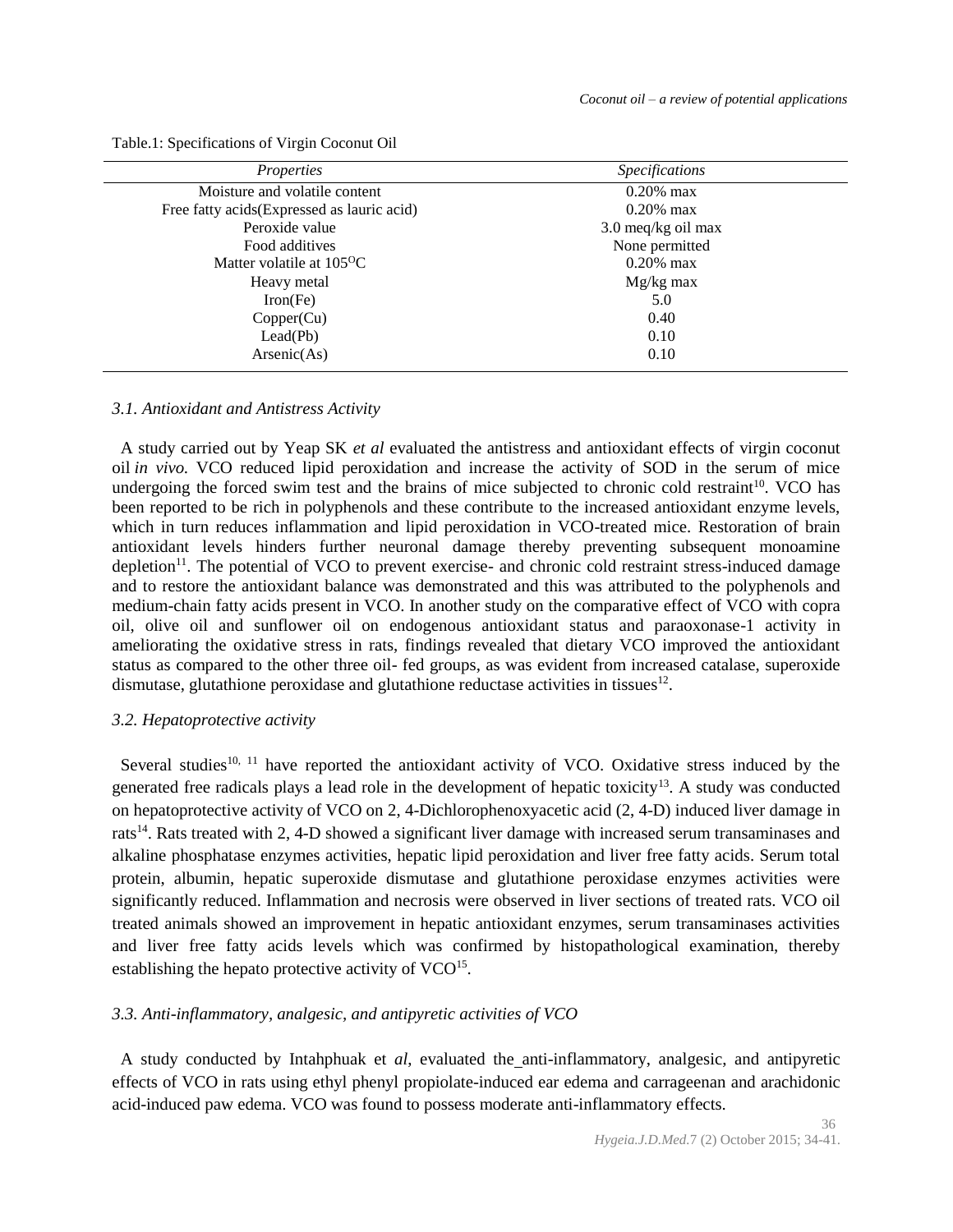#### *Shijna Kappally et al.*

Through reduction of the transudative weight, granuloma formation, and serum alkaline phosphatase activity, VCO exhibited an inhibitory effect on chronic inflammation. In acetic acid-induced writhing, the model for analgesic activity and for yeast-induced hyperthermia for antipyretic activity, VCO showed a moderate analgesic and antipyretic effect<sup>16</sup>.

# *3.4. Wound Healing Effect*

 Wound healing is a complex process where the skin or other body tissue repairs itself after injury. The oil of *Cocos nucifera* has been reported to be an effective wound healing agent<sup>17</sup>. Nevin *et al* studied the effect of topical application of virgin coconut oil on skin components and antioxidant status during dermal wound healing in young rats*.* In their study, animals were treated for 10 days with VCO, 24 hours after creation of the wound. VCO's healing activity was evaluated by monitoring time for complete epithelization in addition to various parameters of the wound's granulation tissue. Solubility pattern of collagen, glycohydrolase activity and granulation tissue histopathology were also studied. Animals treated with VCO showed much faster wound healing activity, indicated by a decreased time in complete epithelization and higher levels of various skin components. The significant increase of Pepsin-soluble collagen and glycohydrolase activities observed indicated higher collagen cross- linking and its turnover. They concluded that the wound healing activity of VCO may be a cumulative effect of various minor biologically active components present within <sup>18</sup>.

# *3.5. Effect on Dermatitis*

 Atopic dermatitis (AD) is a chronic skin disease characterized by features of defective epidermal barrier function and inflamed cutaneous layer. In this condition trans epidermal water loss (TEWL) is increased and the ability of the stratum corneum to hold water is impaired. This leads to decreased skin capacitance and hydration. A study by Evangelista *et al* investigated the topical effect of VCO on SCORAD index, trans epidermal water loss, and skin capacitance in mild to moderate pediatric atopic dermatitis using a randomized controlled trial design. A total of 117 patients included were evaluated at baseline, and then at 2, 4, and 8 weeks respectively. The results concluded the superiority of VCO over mineral oil among pediatric patients with mild to moderate AD<sup>19</sup>.

# *3.6. Use as an Ocular Rewetting Agent*

 Dry eye is a symptom caused by the lack of quality /quantity of tears or defect on the ocular surface area. That leads a condition of discomfort, visual disturbance; tear film instability, increased osmolality of the tear film and inflammation of the ocular surface, which ameliorate the damage to the ocular surface. Among all the therapeutic option for dry eyes, artificial tears is the mainstay for the initial management of dry eye patient. Due to the complexity of tear film, it is difficult to manufacture tears that would be similar to that of the human eye. Several brands of artificial tears are commercially available, that would consist of Hydroxypropyl methyl cellulose, Poly vinyl alcohol, sodium hyaluronate and oil based tears. A previous study showed that liposomal spray applied on closed eye lid had increased the thickness of lipid layer and also significantly increased the tear film stability. On account of this study Dept. of Optometry and vision science at Malaysian University evaluated the usage of VCO as a supplement for tear film.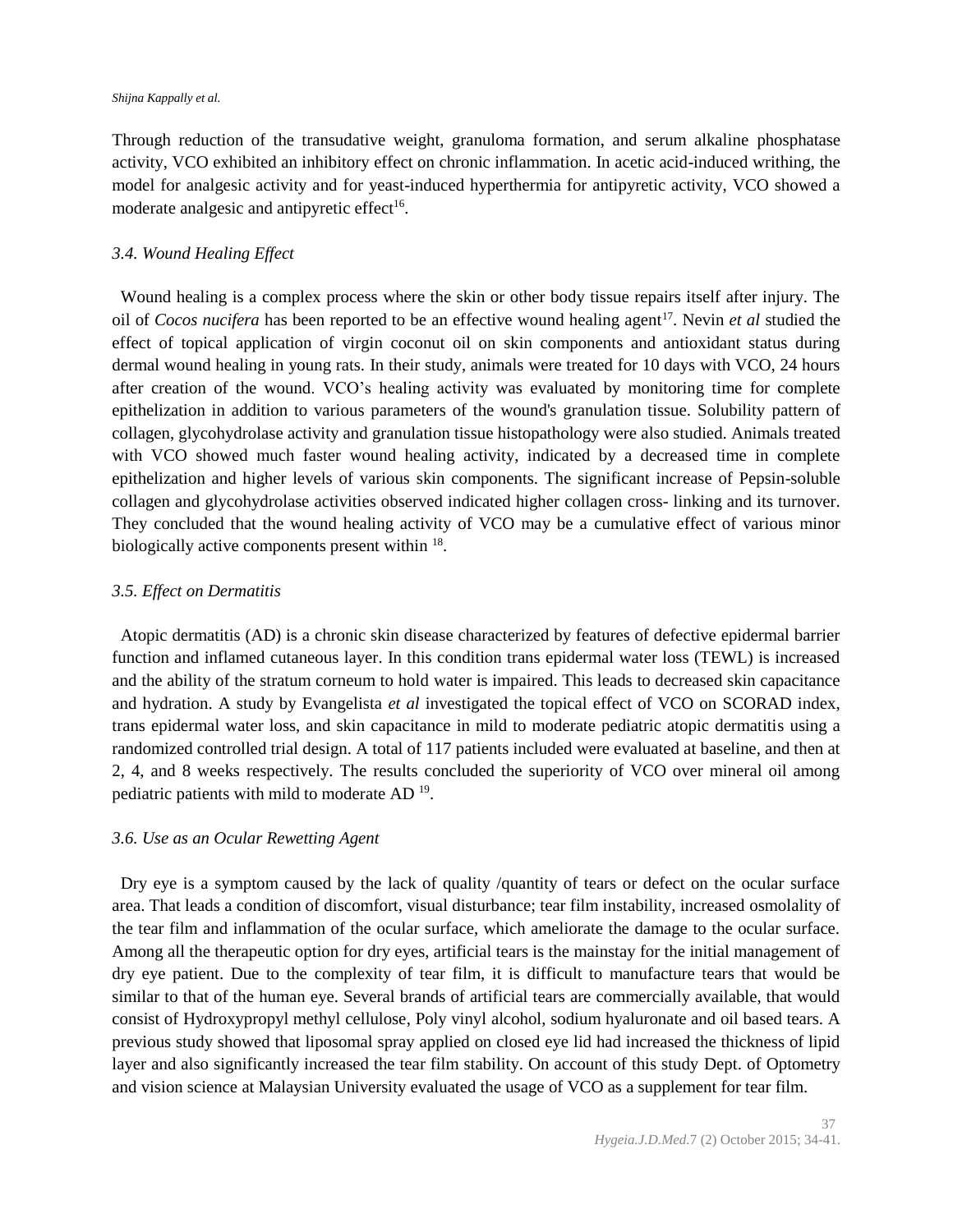A pilot study was carried out on the efficacy of VCO as an ocular rewetting agent on Rabbit eyes. VCO was found to be safe in the dry eye and its anti-inflammatory property was attributed to be responsible for its significant beneficial effect in the management of dry eyes $20$ .

### *3.7. Effect on Alzheimer's disease*

 In the neurological disorder Alzheimer's disease (AD), memory loss and cognitive decline occurs because of death of brain cells. The neurodegenerative disease starts as mild dementia getting progressively worse**.** In the brain, the lipid macromolecule, cholesterol is utilized as an antioxidant, for structural scaffolding of the neural network, as an electrical insulator (to prevent ion leakage), and as a functional membrane component. Cholesterol is utilized in the wrapping and synaptic delivery of the neurotransmitters and also plays an important role in the formation and functioning of synapses in the brain. Several studies<sup>21</sup> have proven the lack of cholesterol in the brains of AD patients. In contrast, a positive correlation (better memory function and reduced dementia) was observed between high cholesterol levels and longevity in a population above [85 years old](http://www.ncbi.nlm.nih.gov/pubmed/21296318) . A study appearing in the American Journal of Cardiology in February 2011 suggested that a diet with adequate amounts of saturated fat is essential to maintain HDL high cholesterol levels. Those with deficiencies and suffering from neurological disorders needed to consider a diet that is high in saturated fat. The saturated fat of coconut oil provides the brain with an alternate source of energy in ketones. Ketones are high energy fuels that nourish the brain. Fasting /starvation can trigger the production of ketones. Ketones are also formed by the conversion of medium chain fatty acids in certain foods. Coconut oil is nature's richest source of these medium chain triglycerides (MCTs)<sup>22</sup>. A study done in 2004 took MCTs from coconut oil and put them into a drink that was given to Alzheimer's patients while a control group took a placebo. They observed significant increases in levels of the ketone body beta-hydroxybutyrate (beta-OHB) 90 minutes after treatment. When cognitive tests were administered, higher ketone values were associated with greater improvement in paragraph recall with MCT treatment relative to placebo across all subjects<sup>23</sup>.

#### *3.8. Effect on blood pressure elevation*

 Hypertension or elevated blood pressure is the main risk factor for cardiovascular complications such as coronary heart disease, atherosclerosis, and stroke. Many studies to prevent the elevation of blood pressure have been carried out.

 Badlishah Sham Nurul-Iman *et al* carried out a study on Effect of VCO on prevention of blood pressure elevation and Improves Endothelial Functions in rats fed with repeatedly heated palm oil. This study explored the effects of virgin coconut oil (VCO) in male rats fed repeatedly with heated palm oil on blood pressure, plasma nitric oxide level, and vascular reactivity. In their study elevation of blood pressure was created by the repeated feeding of heated palm oil. On overheating, the free radicals that were generated induced oxidative stress within the blood vessel, affecting the NO level in the endothelial cells. In male rats, supplementation with repeatedly heated palm oil VCO was found to prevent blood pressure elevation and to also decrease nitric oxide deactivation. In addition, VCO did not influence relaxation but decreased vasoconstriction of the endothelium<sup>24</sup>.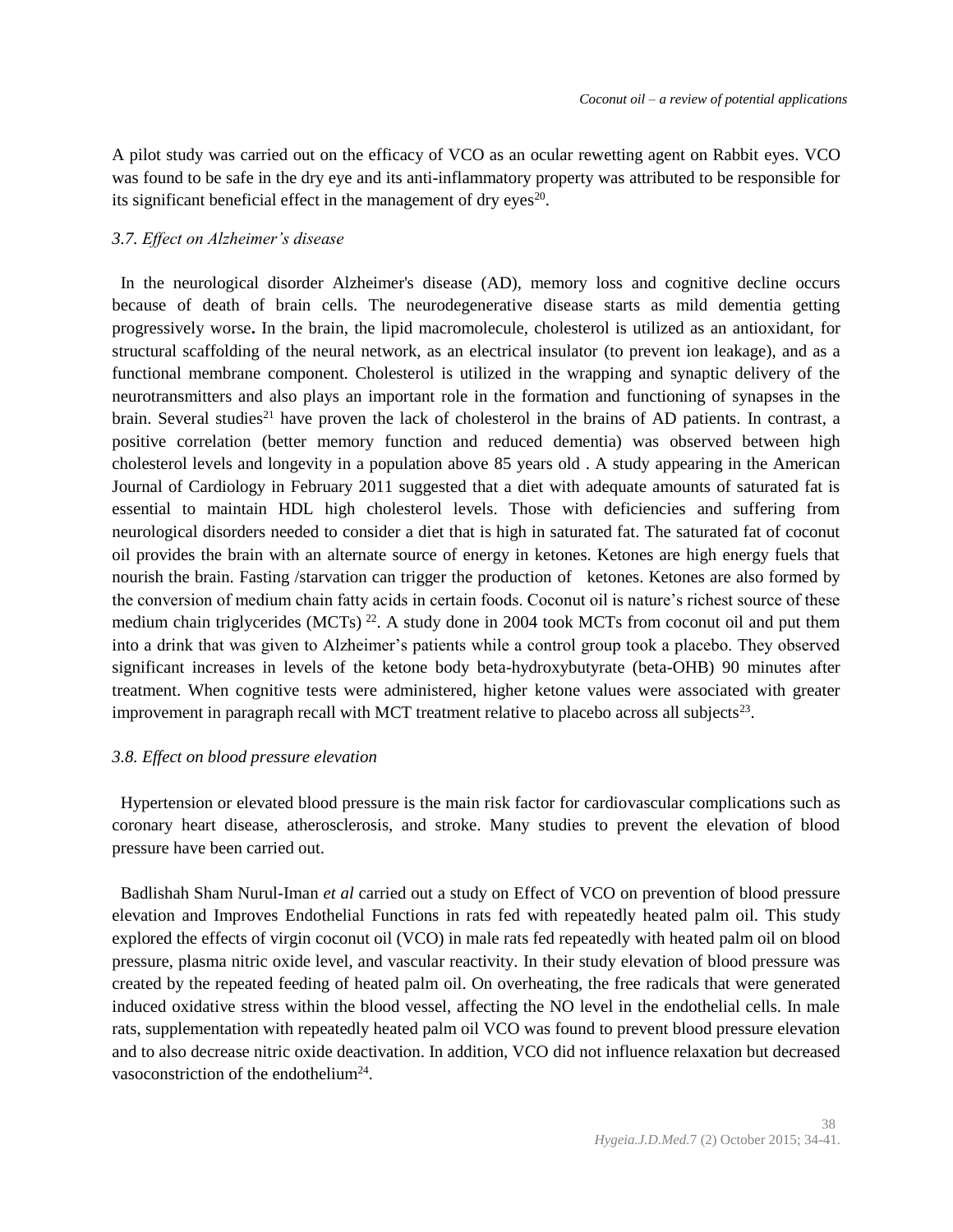#### *3.9. Immunomodulatory effect*

 In 1966, Jon Kabara discovered that Medium Chain Fatty Acids (MCFA's) of virgin coconut oil are incredible for antimicrobial properties that kill harmful viruses, bacteria, fungi, and parasites. When MCFA's are digested, they break down into free fatty acids and monoglycerides <sup>25</sup> Lauric Acid, Capric acid, and Caprylic acid are the important medium chain fatty acids present in coconut oil that possess antimicrobial activity. Their monoglyceride form, monolaurin, monocaprylin, and monocaprin hinder microbes from terrorizing the immune system. Individually, these fatty acids act on microbes in different ways. Some may kill a particular organism that causes fungal infections but may not be as useful on other microbes. Unitedly, however they act as a highly powerful defence against diseases. Monolaurin (monoglyceride form of lauric acid) is considered to have the best antiviral, antifungal, and antibacterial  $effect<sup>26</sup>$ .

# *3.10. Effect on blood sugar control*

 A study on Insulinotropic potency of lauric acid: a metabolic rationale for medium chain fatty acids (MCFA) in TPN formulation by Garfinkel M et al proved that the effect of MCFA on insulin secretion depends upon its chain length. Among all MCFA capric acid (C10) and lauric acid were observed to display the most potent effects on insulin secretion<sup>27</sup>. Another study proved that, as compared to other oils, coconut oil in the diet enhanced insulin action and improved binding affinity  $^{28}$ .

### *3.11. Effect on weight loss*

 A study conducted on the effect of dietary medium- and long-chain triacylglycerols (MLCT) on accumulation of body fat in healthy humans by [Kasai M](http://www.ncbi.nlm.nih.gov/pubmed/?term=Kasai%20M%5BAuthor%5D&cauthor=true&cauthor_uid=12810404) *et al* proved that a daily intake of MLCT diet could cause a reduction in body weight and body fat accumulation. Volunteers in a double-blind study for 12 weeks, consumed daily at breakfast, test bread, with 1.7 g MCFA, bread made with long-chain triacylglycerols (LCT) was consumed by the control group. A significant decrease of body weight and amount of fat, with a significant decrease in serum total cholesterol was observed in the test group<sup>29</sup>. In another study on the effect of dietary supplementation with coconut oil on the biochemical and anthropometric profiles of women with abdominal obesity (waist circumferences (WC) >88 cm) the intake of dietary supplement with VCO was observed to decrease the amount of abdominal fat<sup>30</sup>.

# **4. CONCLUSION**

 People of traditional cultures of the South Pacific Islands, Asia, Africa and the Central America have used coconut oil for generations in traditional coconut-based diets. These people suffer very much lower rates of obesity, heart disease, cancer, diabetes, arthritis and other health problems than those in North America and Europe who don't eat coconut-based food at all. Till very recently, coconut oil was demonized and consumers were made to believe that coconut oil is deleterious to health as it would clog arteries and cause heart disease. The tide has turned and in recent times recognition of the positive health effects of coconut oils has emerged stronger and coconut oil, especially virgin coconut oil is being extolled for its beneficial properties.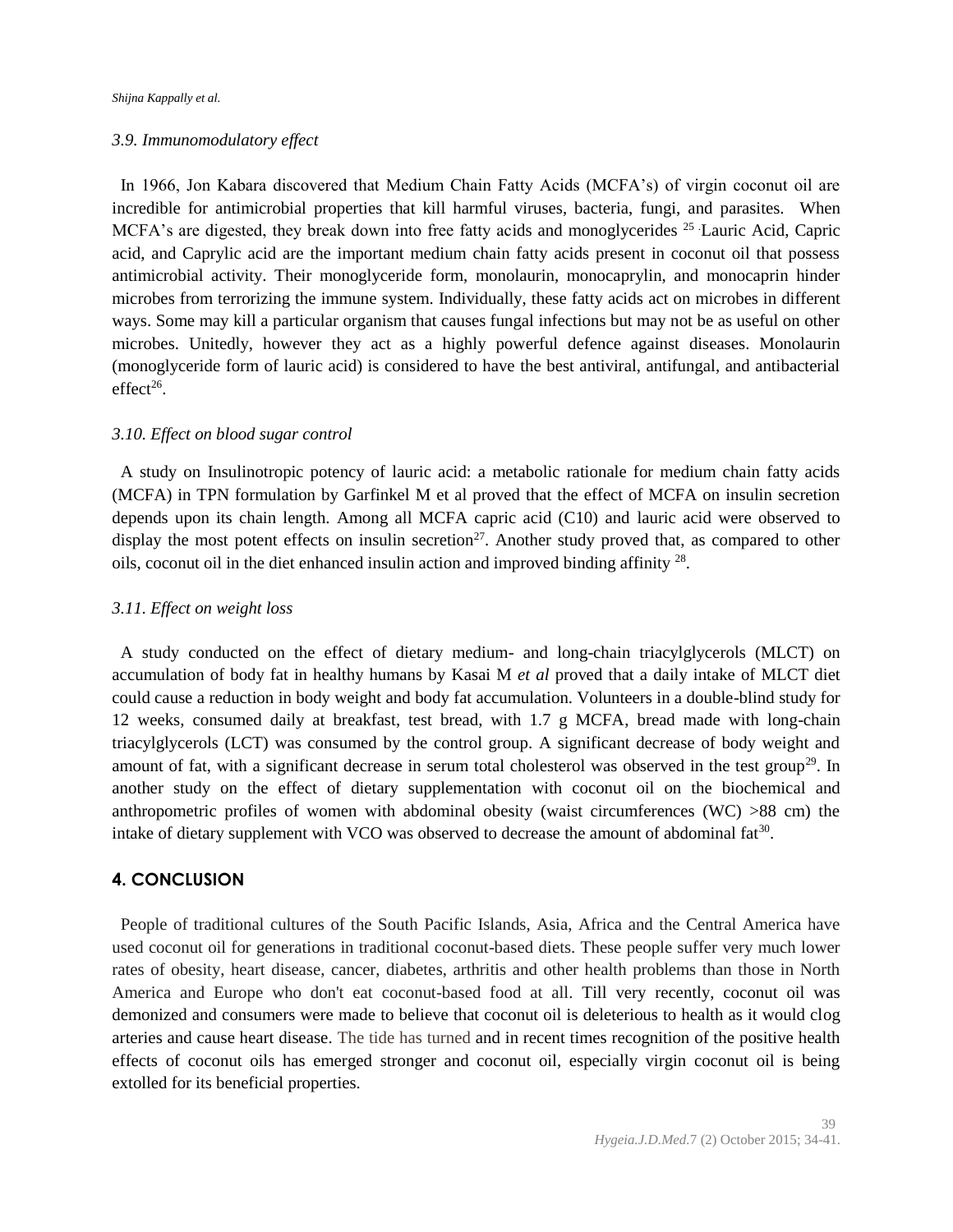While coconut oil definitely never really deserved its bad reputation, there is need for more research on the many claims attributed to this oil.

# **REFERENCES**

- 1. Bruce Fife.CN.MD.*The Coconut Oil Miracle*, Avery, USA, 4th edn, **2004**; 1-7.
- 2. Gervajio GC. *Fatty acids and derivatives from coconut oil*, John Wiley & Sons, USA, 6th edn, **2005**; 1–56.
- 3. [Kumar](http://www.ncbi.nlm.nih.gov/pubmed/?term=Kumar%20PD%5BAuthor%5D&cauthor=true&cauthor_uid=9316363) PD. The role of coconut and coconut oil in coronary heart disease in Kerala, south India. *[Trop Doct](http://www.ncbi.nlm.nih.gov/pubmed/9316363)*. **1997**; 27, 4:215-7.
- 4. Philippine National Standard for virgin coconut oil (VCO) Bureau of Product Standards. Department of Trade and Industry, Philippine, PNS/BAFPS 22, 2004.
- 5. Marina AM, Che Man YB, Amin I. Virgin coconut oil: emerging functional food oil. *Trends Food Sci* Technol. **2009**; 20, 10:481–487.
- 6. Marina AM, Che Man YB, Nazimah AH.Chemical properties of virgin coconut oil. *J Am Oil Chem Soc* **2009**; 86:301– 307.
- 7. Bezard J, Bugaut M, Clement G. Triglyceride composition of coconut oil. *J. Am. Oil Chem. Soc* **1971**; 48, 3:134–139.
- 8. Conrado S. Dayrit. COCONUT OIL: Atherogenic or Not? (What therefore causes Atherosclerosis?). *Philipp J Cardiol*  **2003**; 31, 3:97-104.
- 9. www.organicfacts.net/organic-oils/properties-of-coconut-oil.htm.
- 10. Yeap SK[, Beh](http://www.ncbi.nlm.nih.gov/pubmed/?term=BEH%20BK%5Bauth%5D) BK, Ali NM, Yusof HM, Ho WY, Koh SP, *et al.* Antistress and antioxidant effects of virgin coconut oil in vivo*. Exp Ther Med* **2015;** 9, 1:39.
- 11. Nevin KG, Rajamohan T: Virgin coconut oil supplemented diet increases the antioxidant status in rats. *Food Chem* **2006**; 99:260–266.
- 12. Arunima S, Rajamohan T. Effect of virgin coconut oil enriched diet on the antioxidant status and paraoxonase 1 activity in ameliorating the oxidative stress in rats - a comparative study. *[Food Funct.](http://www.ncbi.nlm.nih.gov/pubmed/23892389)* **2013**; 4, 9:1402-9.
- 13. Otuechere CA, Madarikan G, Simisola T, Bankole O, Osho A. Virgin coconut oil protects against liver damage in albino rats challenged with the anti-folate combination, trimethoprim-sulfamethoxazole. *[J Basic Clin Physiol Pharmacol](http://www.ncbi.nlm.nih.gov/pubmed/24285126)*. **2014**; 25, 2:249-53.
- 14. Hanaa M. Abd EF,Lamiaa A.A. B. Hepatoprotective Effect of Olive and Coconut oils against Oxidative Stress- Induced by 2, 4 Dichlorophenoxyacetic Acid. *Indian J Appl* Res **2013**; 3, 12:42-46.
- 15. Zakaria ZA,Rofiee MS , Somchit MN, Zuraini A, Sulaiman LK, The LK, Salleh MZ, Long K. Hepatoprotective activity of dried- and fermented-processed virgin coconut oil. *Evid Based compl Alt Med* **2011**; 2011: 142739- 48.
- 16. Intahphuak S, Khonsung P, Panthong A.Anti-inflammatory, analgesic, and antipyretic activities of virgin coconut oil. *[Pharm Biol](http://www.ncbi.nlm.nih.gov/pubmed/20645831)* **2010**; 48, 2:151-7.
- 17. Burn wound healing property of *Cocos nucifera*: An appraisal. *Indian J Pharmacol*. **2008**; 40, 4: 144–146.
- 18. Nevin KG, Rajamohan T. Effect of topical application of virgin coconut oil on skin components and antioxidant status during dermal wound healing in young rats. *Skin Pharmacol Physiol* **2010;** 23, 6:290-7.
- 19. Evangelista MT, Abad-Casintahan F, Lopez-Villafuerte L.The effect of topical virgin coconut oil on SCORAD index, trans epidermal water loss, and skin capacitance in mild to moderate pediatric atopic dermatitis: a randomized, doubleblind, clinical trial. *[Int J Dermatol](http://www.ncbi.nlm.nih.gov/pubmed/24320105)* **2014**; 53, 1:100-8.
- 20. Haliza A M, Sharanjeet K, Ahmad R G, Ng Chinn H, [Nor H S.A](http://www.ncbi.nlm.nih.gov/pubmed/?term=Safie%20NH%5Bauth%5D) Pilot Study: The Efficacy of Virgin Coconut Oil as Ocular Rewetting Agent on Rabbit *Evid Based compl Alt Med* **2015**; 2015: 135987.
- 21. Seneff S, Glyn W, Luca M. Nutrition and Alzheimer's disease: [The detrimental role of a high carbohydrate diet.](http://www.lizscript.co.uk/glyn/EJIM01.pdf) *Eur J Intern Med* **2011;** 22, 2; 134-40.
- 22. Rahilly-TCR, Spiro A,Vokonas P, Gaziano JM.. Relation between High-Density Lipoprotein Cholesterol and Survival to Age 85 Years in Men .*Am J Cardiol*. *2011*; 107, 8:1173-7.
- 23. Reger MA, Henderson ST, [Hale C,](http://www.ncbi.nlm.nih.gov/pubmed/?term=Hale%20C%5BAuthor%5D&cauthor=true&cauthor_uid=15123336) Cholerton B, [Baker LD,](http://www.ncbi.nlm.nih.gov/pubmed/?term=Baker%20LD%5BAuthor%5D&cauthor=true&cauthor_uid=15123336) Watson GS, Hyde K, Chapman D, Craft S. Effects of betahydroxybutyrate on cognition in memory-impaired adults. *[Neurobiol Aging.](http://www.ncbi.nlm.nih.gov/pubmed?term=Neurobiol%20Aging.%202004%20Mar;25%283%29:311-4)* **2004**; 25, 3:311-4.
- 24. Badlishah S Nurul-Iman, Yusof Kamisah, Kamsiah Jaarin, Hj Mohd Saad Qodriyah. Virgin Coconut Oil Prevents Blood Pressure Elevation and Improves Endothelial Functions in Rats Fed with Repeatedly Heated Palm Oil. *Evid Based Compl Alt Med* **2013**; 5; 2013:629329.
- 25. Ogbolu DO, Oni AA, Daini OA, Oloko AP. In vitro antimicrobial properties of coconut oil on Candida species in Ibadan, Nigeria. *[J Med Food.](http://www.ncbi.nlm.nih.gov/pubmed?Db=pubmed&Cmd=ShowDetailView&TermToSearch=17651080&ordinalpos=1&itool=EntrezSystem2.PEntrez.Pubmed.Pubmed_ResultsPanel.Pubmed_RVDocSum)*2007; 10, 2:384-7.